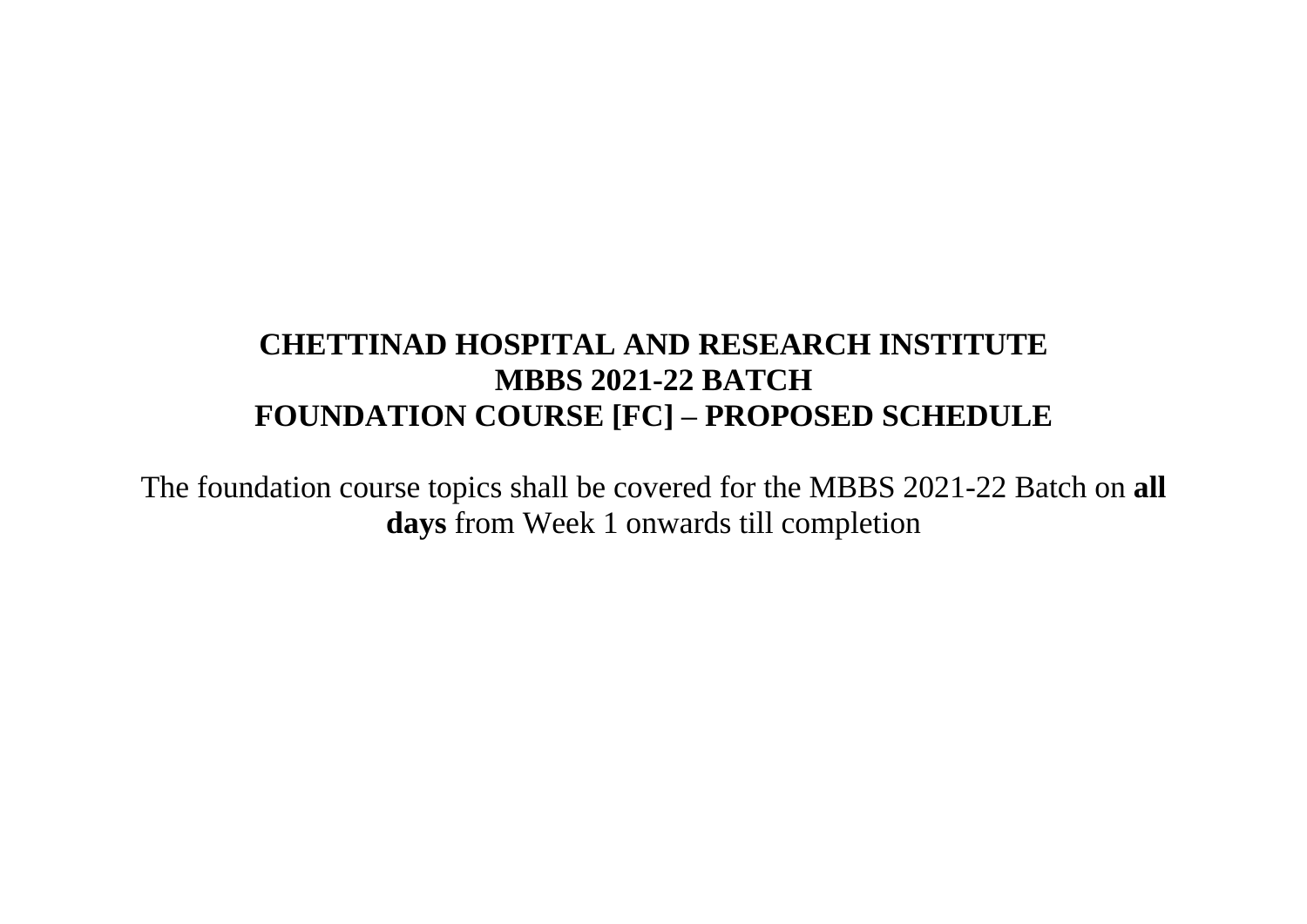# **COLOUR CODING KEY - TOTAL FC = 220 HOURS**

**ORIENTATION = 30 hours** 

**SKILLS MODULE**  $= 36$  hours

**PROFESSIONAL DEVELOPMENT INCLUDING ETHICS and AETCOM**  $= 64$  **hours FIELD VISITS TO COMMUNITY HEALTH CENTRES = 8 hours** 

**ENHANCEMENT OF LANGUAGE / COMPUTER SKILLS = 52 hours** 

**SPORTS and EXTRACURRICULAR ACTIVITIES = 30 hours**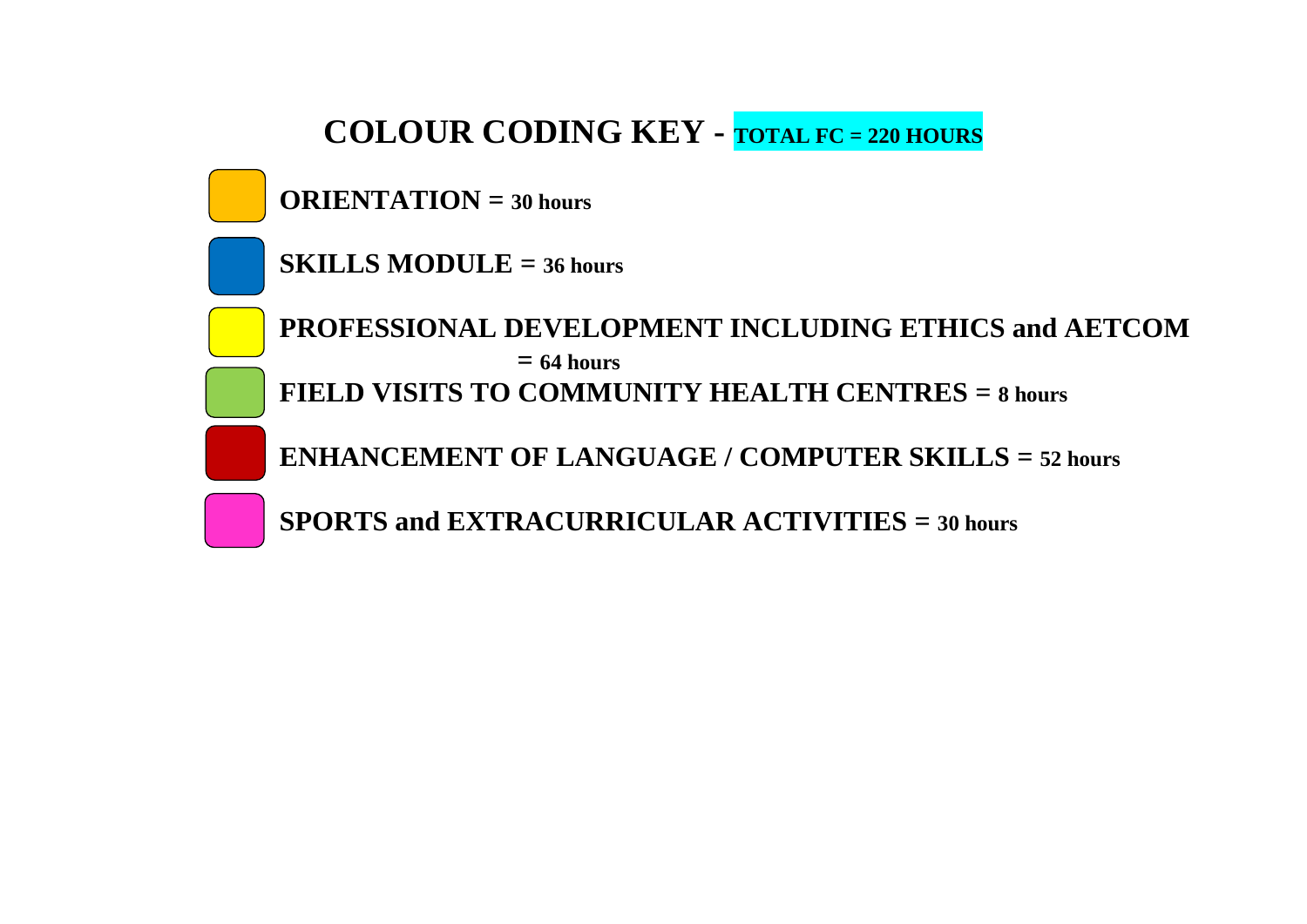| <b>DAY</b>  | $4 PM - 6 PM$                                          | $6.15$ PM $-8$ PM [ONLINE]                                      |
|-------------|--------------------------------------------------------|-----------------------------------------------------------------|
| <b>MON</b>  | <b>Sports &amp; Extra-Curricular Activities –</b>      | <b>Dean's Address to the batch on their conduct</b>             |
|             | <b>Coordinated by Mr. Kirubalan, Sports</b>            | <b>throughout the MBBS course – Dr. Pichai</b>                  |
|             | <b>Coordinator, CARE</b>                               | <b>Balashanmugam, Dean, CHRI</b>                                |
| <b>TUE</b>  | Language skills - coordinated by Mr. Murugavel,        | University rules regarding examination and                      |
|             | <b>Assistant Professor, Department of Biochemistry</b> | attendance – Controller of Examinations, CARE                   |
| <b>WED</b>  | <b>Computer Skills - conducted by the Information</b>  | <b>The Phase 1 Medical Curriculum – Dr. Sanjay</b>              |
|             | <b>Technology Department of CARE</b>                   | <b>Andrew, Professor and HOD, Department of</b>                 |
|             |                                                        | <b>Physiology as well as Coordinator, MEU, CHRI.</b>            |
|             |                                                        | <b>Overview of Phase 2 Medical Curriculum <math>-Dr</math>.</b> |
|             |                                                        | Vijayashree, Professor and HOD, Department of                   |
|             |                                                        | Pathology as well as Member, MEU, CHRI                          |
| <b>THUR</b> | <b>Computer Skills - conducted by the Information</b>  | <b>Overview of Phase 3A Medical Curriculum –</b>                |
|             | <b>Technology Department of CARE</b>                   | Dr. Priya, Professor, Department of ENT, CHRI                   |
|             |                                                        | <b>Overview of Phase 3B Medical Curriculum -</b>                |
|             |                                                        | Dr. Vigneshwaran, Professor, Department of                      |
|             |                                                        | <b>General Medicine as well as Member, MEU, CHRI</b>            |
| <b>FRI</b>  | <b>Sports &amp; Extra-Curricular Activities –</b>      | <b>Patient safety &amp; Bio-hazard safety</b>                   |
|             | <b>Coordinated by Mr. Kirubalan, Sports</b>            | Dr. Vijayashree, Professor and HOD, Department                  |
|             | <b>Coordinator, CARE</b>                               | of Pathology, CHRI                                              |
| <b>SAT</b>  | <b>Academic activity regulated by the Department</b>   | <b>Principles of Primary Health Care -</b>                      |
|             | of Physiology                                          | Dr. Suganthi, Associate Professor, Department of                |
|             |                                                        | <b>Community Medicine, CHRI</b>                                 |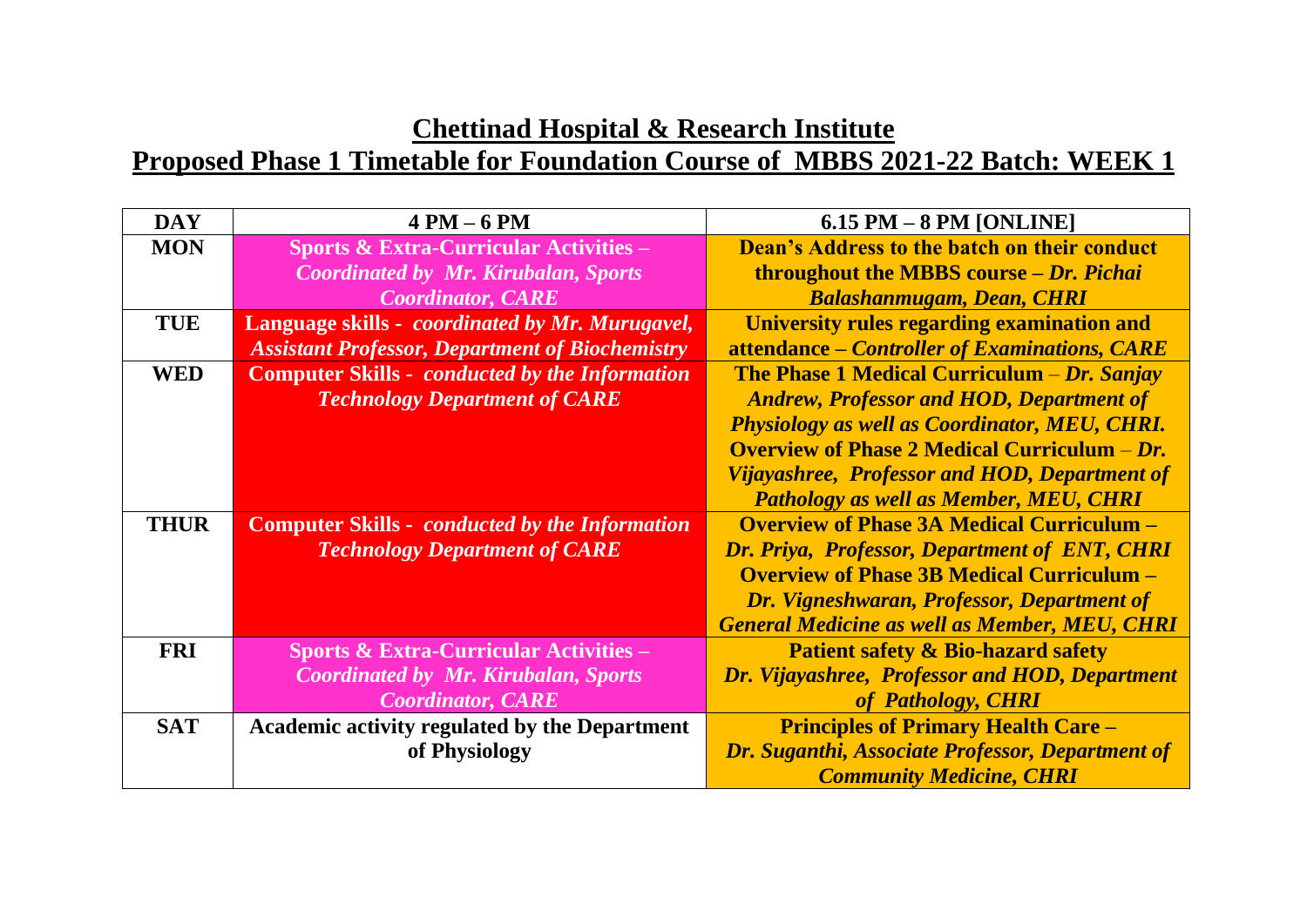| <b>DAY</b>  | $4 PM - 6 PM$                                           | $6.15$ PM $-8$ PM [ONLINE]                                                     |
|-------------|---------------------------------------------------------|--------------------------------------------------------------------------------|
| <b>MON</b>  | <b>Sports &amp; Extra-Curricular Activities –</b>       | <b>Electives in CHRI - Dr. Vijayashree, Professor</b>                          |
|             | <b>Coordinated by Mr. Kirubalan, Sports</b>             | and HOD, Department of Pathology as well as                                    |
|             | <b>Coordinator, CARE</b>                                | <b>Member, MEU, CHRI/The learning management</b>                               |
|             |                                                         | system of CHRI – Mr. Venkatesan and the                                        |
|             |                                                         | <b>Department of Information Technology, CHRI,</b>                             |
|             |                                                         | <b>CARE</b>                                                                    |
| <b>TUE</b>  | Language skills - <i>coordinated by Mr. Murugavel</i> , | The learning management system of CHRI – Mr.                                   |
|             | <b>Assistant Professor, Department of Biochemistry</b>  | <b>Venkatesan and the Department of Information</b>                            |
|             |                                                         | <b>Technology, CHRI, CARE (continued)</b>                                      |
| <b>WED</b>  | Language skills - <i>coordinated by Mr. Murugavel</i> , | <b>Orientation to the teaching faculty of Phase 1</b>                          |
|             | <b>Assistant Professor, Department of Biochemistry</b>  |                                                                                |
| <b>THUR</b> | <b>Computer Skills - conducted by the Information</b>   | <b>Orientation to the teaching faculty of Phase 1</b>                          |
|             | <b>Technology Department of CARE</b>                    | <i>(continued)</i> /The Medical Profession and role of                         |
|             |                                                         | the physician in society $-Dr$ . Vigneshwaran,                                 |
|             |                                                         | <b>Professor, Department of General Medicine, CHRI</b>                         |
| <b>FRI</b>  | <b>Sports &amp; Extra-Curricular Activities –</b>       | Integrating into the Academic Ambience – Dr. Kailash,                          |
|             | <b>Coordinated by Mr. Kirubalan, Sports</b>             | <b>Associate Professor, Department of Psychiatry, CHRI and</b>                 |
|             | <b>Coordinator, CARE</b>                                | Dr. Sanjay Andrew, Professor and HOD, Department of<br><b>Physiology, CHRI</b> |
| <b>SAT</b>  | <b>Academic activity regulated by the Department</b>    | <b>National Health priorities <math>\&amp;</math> policies –</b>               |
| [ONLINE]    | of Physiology                                           | <b>Dr. Nirupama, Tutor, Department of Community</b>                            |
|             |                                                         | <b>Medicine, CHRI</b>                                                          |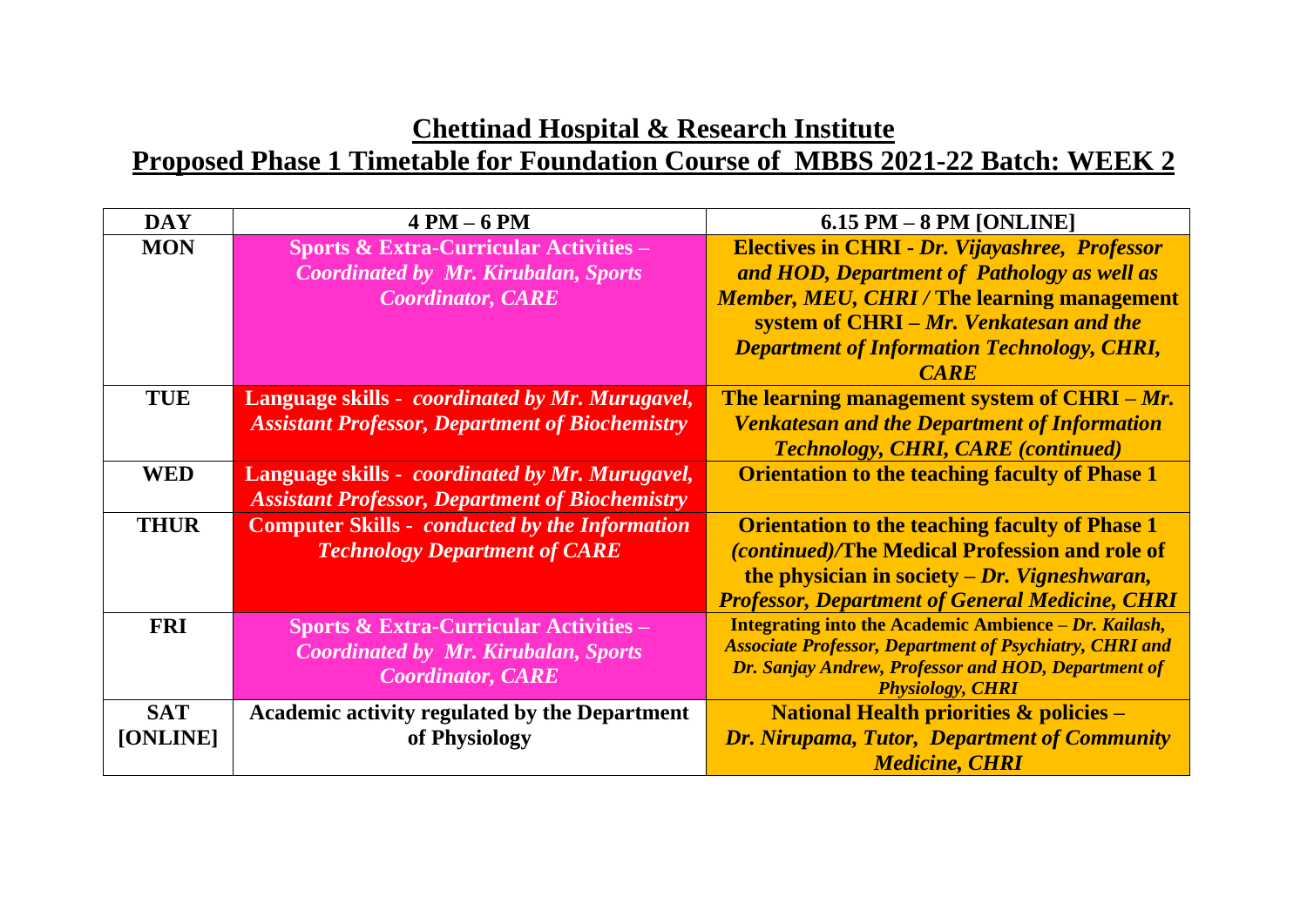| <b>DAY</b>  | $4 PM - 6 PM$                                           | $6.15$ PM $-8$ PM [ONLINE]                               |
|-------------|---------------------------------------------------------|----------------------------------------------------------|
| <b>MON</b>  | <b>Sports &amp; Extra-Curricular Activities –</b>       | Universal precautions $\&$ vaccinations - Dr. D. R.      |
|             | <b>Coordinated by Mr. Kirubalan, Sports</b>             | <b>Vedapriya, Professor and HOD, Department of</b>       |
|             | <b>Coordinator, CARE</b>                                | <b>Community Medicine, SVMCHRC, Puducherry</b>           |
| <b>TUE</b>  | Language skills - <i>coordinated by Mr. Murugavel</i> , | Healthcare System in India and its Delivery $-Dr$ .      |
|             | <b>Assistant Professor, Department of Biochemistry</b>  | <b>Nirupama, Tutor, Department of Community</b>          |
|             |                                                         | <b>Medicine, CHRI</b>                                    |
| <b>WED</b>  | <b>Computer Skills - conducted by the Information</b>   | An overview of Library Usage in CHRI – Mr.               |
|             | <b>Technology Department of CARE</b>                    | Arumugam, Head Librarian, CARE                           |
| <b>THUR</b> | <b>Computer Skills - conducted by the Information</b>   | Principles of $E$ – learning - Dr. Anithu,               |
|             | <b>Technology Department of CARE</b>                    | <b>Assistant Professor, Department of Physiology,</b>    |
|             |                                                         | <b>CHRI</b>                                              |
| <b>FRI</b>  | <b>Sports &amp; Extra-Curricular Activities –</b>       | <b>Orientation for Hospital and Central Lab visit -</b>  |
|             | <b>Coordinated by Mr. Kirubalan, Sports</b>             | <b>Regulated by Dept. of Biochemistry</b>                |
|             | <b>Coordinator, CARE</b>                                |                                                          |
| <b>SAT</b>  | <b>Academic activity regulated by the Department</b>    | <b>Orientation for visit to Animal House - Regulated</b> |
|             | of Physiology                                           | by Dept. of Biochemistry                                 |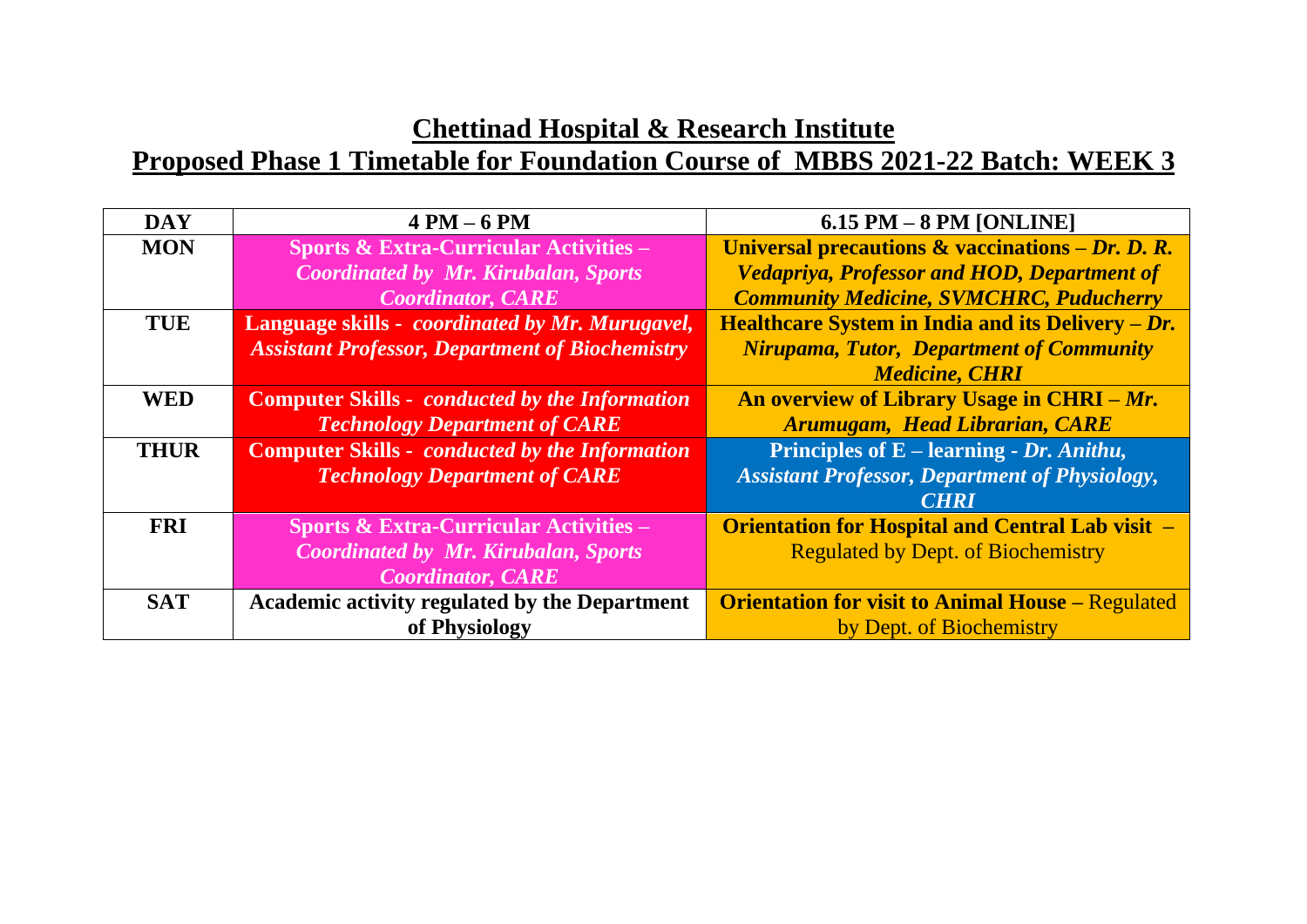| <b>DAY</b>  | $4 PM - 6 PM$                                           | $6.15$ PM $-8$ PM [ONLINE]                         |
|-------------|---------------------------------------------------------|----------------------------------------------------|
| <b>MON</b>  | <b>Sports &amp; Extra-Curricular Activities -</b>       | An overview of use of Skills Laboratory in pre-    |
|             | <b>Coordinated by Mr. Kirubalan, Sports</b>             | clinical course - Ms. Princy, Chief Instructor,    |
|             | <b>Coordinator, CARE</b>                                | <b>LAERDAL</b>                                     |
| <b>TUE</b>  | Language skills - coordinated by Mr. Murugavel,         | Learning strategies $-Dr$ . <i>M. S. Arathi</i> ,  |
|             | <b>Assistant Professor, Department of Biochemistry</b>  | <b>Associate Professor, Department of Anatomy,</b> |
|             |                                                         | <b>CHRI</b>                                        |
| <b>WED</b>  | Language skills - <i>coordinated by Mr. Murugavel</i> , | Managing stress throughout the medical course -    |
|             | <b>Assistant Professor, Department of Biochemistry</b>  | Dr. Kailash, Associate Professor, Department of    |
|             |                                                         | <b>Psychiatry, CHRI</b>                            |
| <b>THUR</b> | <b>Computer Skills - conducted by the Information</b>   | Managing stress throughout the medical course -    |
|             | <b>Technology Department of CARE</b>                    | Dr. Kailash, Associate Professor, Department of    |
|             |                                                         | <b>Psychiatry, CHRI</b>                            |
| <b>FRI</b>  | <b>Sports &amp; Extra-Curricular Activities –</b>       | An update of management of medical records -       |
|             | <b>Coordinated by Mr. Kirubalan, Sports</b>             | Dr. Prabhakaran, Professor, Department of          |
|             | <b>Coordinator, CARE</b>                                | <b>General Surgery, CHRI</b>                       |
| <b>SAT</b>  | <b>Academic activity regulated by the Department</b>    | <b>Simulation based learning -</b>                 |
| [ONLINE]    | of Physiology                                           | Dr. L. Karpagavel, Professor, Department of        |
|             |                                                         | <b>Biochemistry, CHRI</b>                          |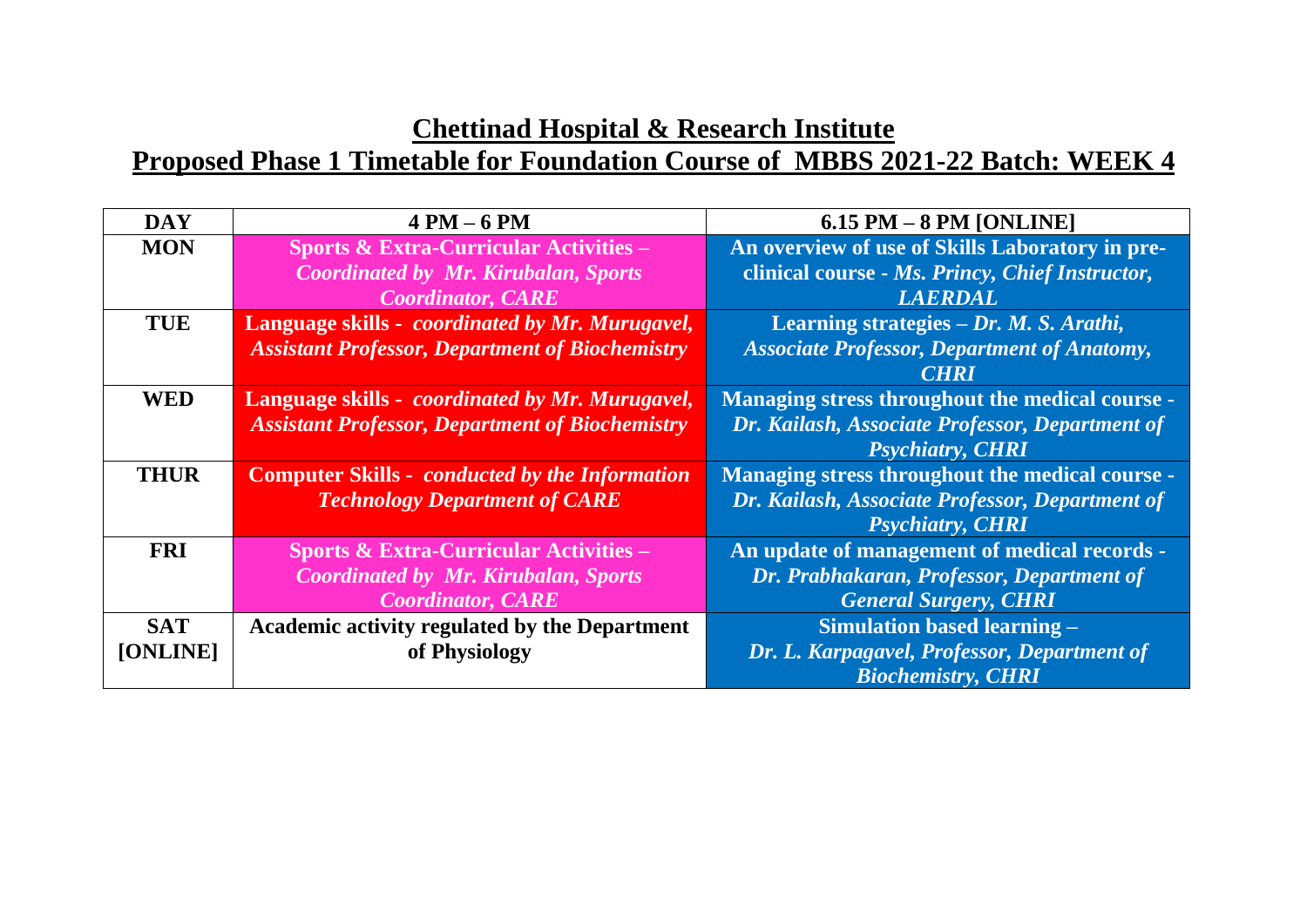| <b>DAY</b>  | $4 PM - 6 PM$                                           | $6.15$ PM $-8$ PM [ONLINE]                                 |
|-------------|---------------------------------------------------------|------------------------------------------------------------|
| <b>MON</b>  | <b>Sports &amp; Extra-Curricular Activities –</b>       | <b>Essentials of First-aid and Must-Know guidelines</b>    |
|             | <b>Coordinated by Mr. Kirubalan, Sports</b>             | of First-aid Delivery - Dr. B. Kanchanamala,               |
|             | <b>Coordinator, CARE</b>                                | <b>Professor, Department of Anaesthesiology,</b>           |
|             |                                                         | <b>Government Medical College, Omandurar</b>               |
|             |                                                         | Government Estate, Chennai                                 |
| <b>TUE</b>  | Language skills - <i>coordinated by Mr. Murugavel</i> , | <b>Essentials of First-aid and Must-Know guidelines of</b> |
|             | <b>Assistant Professor, Department of Biochemistry</b>  | First-aid Delivery - Dr. B. Kanchanamala, Professor,       |
|             |                                                         | <b>Department of Anaesthesiology, Government Medical</b>   |
|             |                                                         | College, Omandurar Government Estate, Chennai              |
| <b>WED</b>  | <b>Computer Skills - conducted by the Information</b>   | Managing stress throughout the medical course -            |
|             | <b>Technology Department of CARE</b>                    | Dr. Kailash, Associate Professor, Department of            |
|             |                                                         | <b>Psychiatry, CHRI / Principles of group dynamics for</b> |
|             |                                                         | integrated learning - Dr. Sanjay Andrew, Professor         |
|             |                                                         | and HOD, Department of Physiology as well as               |
|             |                                                         | <b>Coordinator, MEU, CHRI</b>                              |
| <b>THUR</b> | <b>Computer Skills - conducted by the Information</b>   | <b>Research methodology in Healthcare -</b>                |
|             | <b>Technology Department of CARE</b>                    | <b>Director, Research, CARE</b>                            |
| <b>FRI</b>  | <b>Sports &amp; Extra-Curricular Activities -</b>       | Community based learning – Dr. Arvind and Dr.              |
|             | <b>Coordinated by Mr. Kirubalan, Sports</b>             | Vinoth Gnana Chellaiyan, Assistant Professors,             |
|             | <b>Coordinator, CARE</b>                                | <b>Department of Community Medicine, CHRI</b>              |
| <b>SAT</b>  | <b>Academic activity regulated by the Department</b>    | Principles of Biosafety in the Laboratory $-Dr$ .          |
|             | of Physiology                                           | <b>Sumathy S., Professor and HOD, Department of</b>        |
|             |                                                         | <b>Biochemistry, CHRI</b>                                  |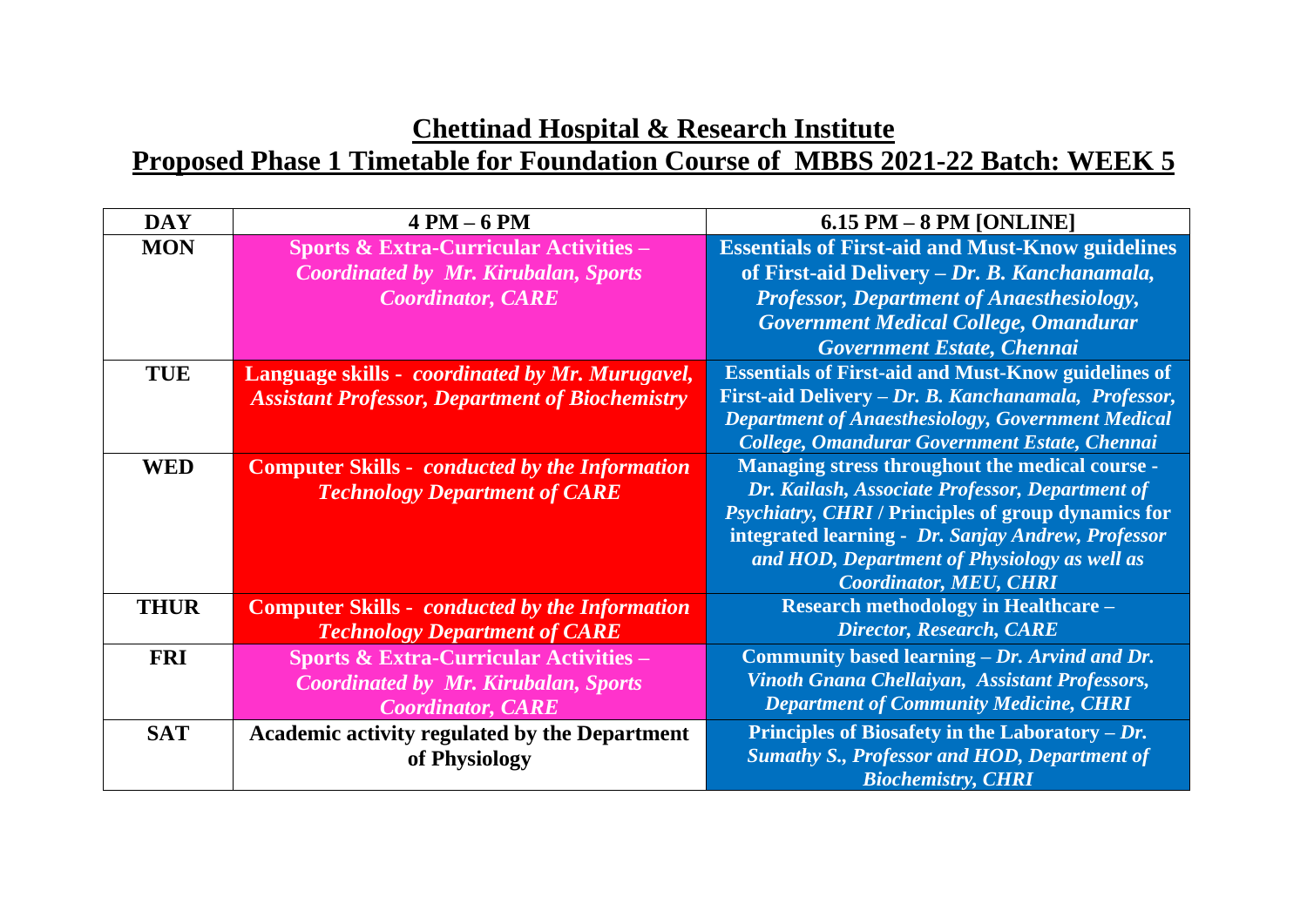#### **Chettinad Hospital & Research Institute Proposed Phase 1 Timetable for Foundation Course of MBBS 2021-22 Batch: WEEK 6**

| <b>DAY</b>             | $4 PM - 6 PM$                                                                                                                | $6.15$ PM $-8$ PM [ONLINE]                                                                                                                                                                                                                                                                                                                                                                               |
|------------------------|------------------------------------------------------------------------------------------------------------------------------|----------------------------------------------------------------------------------------------------------------------------------------------------------------------------------------------------------------------------------------------------------------------------------------------------------------------------------------------------------------------------------------------------------|
| <b>MON</b>             | <b>Sports &amp; Extra-Curricular Activities –</b><br><b>Coordinated by Mr. Kirubalan, Sports</b><br><b>Coordinator, CARE</b> | <b>Essentials of First-aid and Must-Know guidelines of First-</b><br>aid Delivery - Dr. B. Kanchanamala, Professor,<br><b>Department of Anaesthesiology, Government Medical</b><br>College, Omandurar Government Estate, Chennai /<br><b>Essential Principles of Basic Life Support for the medical</b><br>student - Dr. Swaminathan, Assistant Professor,<br><b>Department of Anaesthesiology, CHRI</b> |
| <b>TUE</b>             | Language skills - <i>coordinated by Mr. Murugavel</i> ,<br><b>Assistant Professor, Department of Biochemistry</b>            | Time management – Mr. C. N. Ramgopal, Professor,<br><b>Counselling Psychology, Faculty of AHS, CHRI</b>                                                                                                                                                                                                                                                                                                  |
| <b>WED</b>             | Language skills - <i>coordinated by Mr. Murugavel</i> ,<br><b>Assistant Professor, Department of Biochemistry</b>            | <b>Interpersonal relationships and developing</b><br>interpersonal communication - Dr. Kailash, Associate<br><b>Professor, Department of Psychiatry, CHRI</b>                                                                                                                                                                                                                                            |
| <b>THUR</b>            | <b>Computer Skills - conducted by the Information</b><br><b>Technology Department of CARE</b>                                | <b>Interpersonal relationships and developing</b><br>interpersonal communication - Dr. Kailash, Associate<br><b>Professor, Department of Psychiatry, CHRI</b>                                                                                                                                                                                                                                            |
| <b>FRI</b>             | <b>Sports &amp; Extra-Curricular Activities –</b><br><b>Coordinated by Mr. Kirubalan, Sports</b><br><b>Coordinator, CARE</b> | <b>Essential principles of self directed learning - Dr.</b><br>T. K. Balaji, Professor, Department of Anatomy,<br><b>CHRI</b> / What a Medical Student must expect as a<br>Health Professional - Dr. Priyadarshini, Professor<br>and HOD, Department of Microbiology, CHRI                                                                                                                               |
| <b>SAT</b><br>[ONLINE] | <b>Academic activity regulated by the Department</b><br>of Physiology                                                        | <b>Core principles of the Doctor-Patient relationship</b><br>- Dr. Prabhakaran, Professor, Department of<br><b>General Surgery, CHRI</b>                                                                                                                                                                                                                                                                 |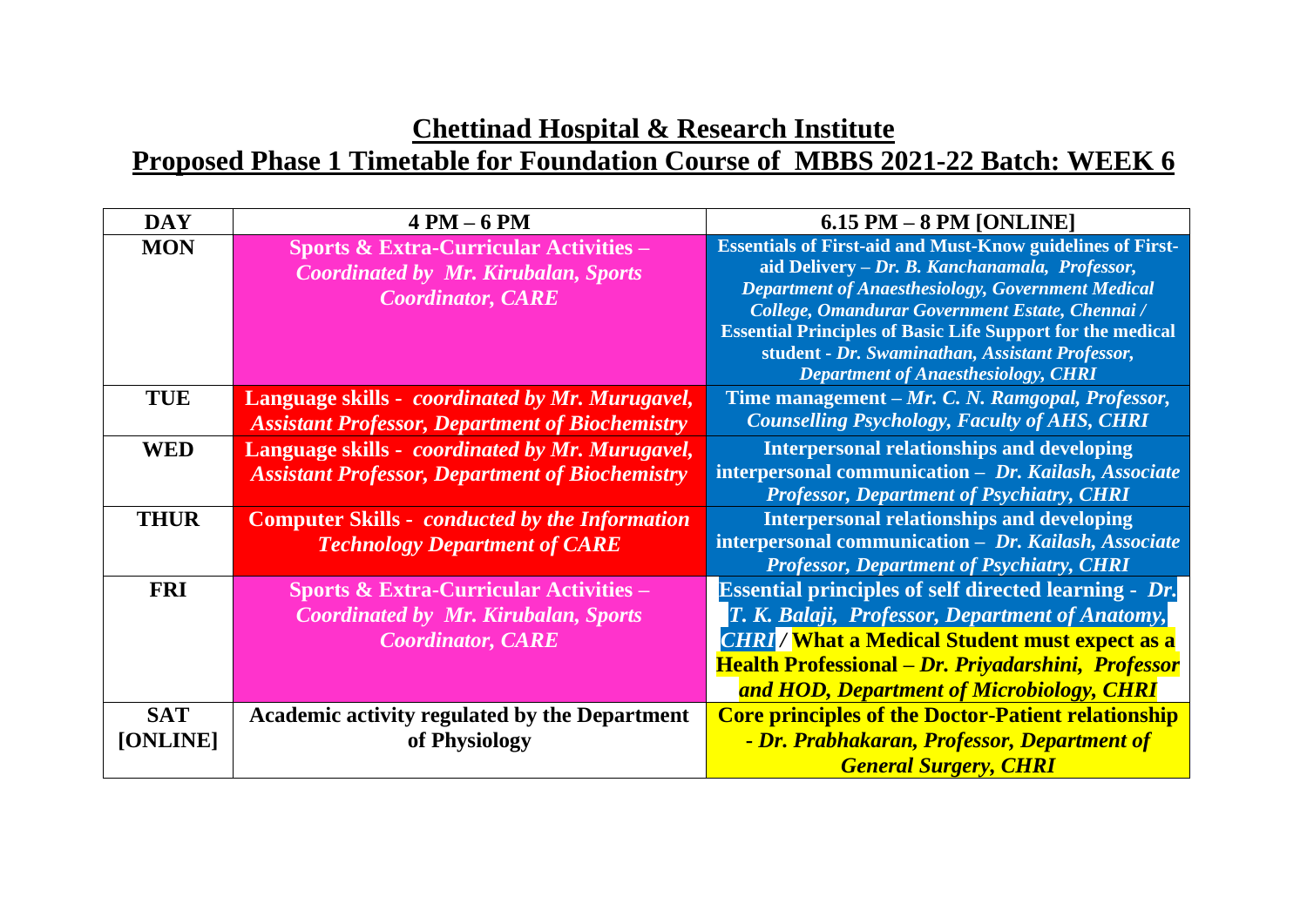| <b>DAY</b>  | $8.30$ AM $- 12.30$ PM                                                                                                            | $4 PM - 6 PM$                                                                                                                   | $6.15$ PM $-8$ PM [ONLINE]                                                                                                                                                                                                                                                                                               |
|-------------|-----------------------------------------------------------------------------------------------------------------------------------|---------------------------------------------------------------------------------------------------------------------------------|--------------------------------------------------------------------------------------------------------------------------------------------------------------------------------------------------------------------------------------------------------------------------------------------------------------------------|
| <b>MON</b>  | <b>Academic activity</b><br>regulated by all the three<br><b>Departments handling</b><br>Phase I as per the<br>proposed timetable | <b>Sports &amp; Extra-Curricular</b><br><b>Activities – Coordinated by</b><br>Mr. Kirubalan, Sports<br><b>Coordinator, CARE</b> | <b>Role of the Doctor in fulfilling the society's</b><br>needs - Dr. Sabari Sridhar O T, Professor and<br><b>HOD, Department of Psychiatry, CHRI/</b><br><b>History of Medicine and Alternate Health</b><br>Systems in the country $-Dr$ . D Raja,<br><b>Professor, Department of Community</b><br><b>Medicine, CHRI</b> |
| <b>TUE</b>  |                                                                                                                                   | <b>Computer Skills - conducted by the</b><br><b>Information Technology</b><br><b>Department of CARE</b>                         | <b>Music and healing - Dr. Sanjay Andrew,</b><br><b>Professor and HOD, Department of</b><br><b>Physiology, CHRI</b>                                                                                                                                                                                                      |
| <b>WED</b>  | <b>WHITE COAT</b><br><b>CEREMONY</b>                                                                                              | <b>Sports &amp; Extra-Curricular</b><br><b>Activities – Coordinated by Mr.</b><br>Kirubalan, Sports Coordinator,<br><b>CARE</b> | <b>Medicine and Humanities -</b><br><b>Department of Counseling Psychology,</b><br><b>FAHS, CARE</b>                                                                                                                                                                                                                     |
| <b>THUR</b> | <b>Academic activity</b><br>regulated by all the three<br><b>Departments handling</b>                                             | <b>Computer Skills - conducted by the</b><br><b>Information Technology</b><br><b>Department of CARE</b>                         | <b>Principles of Attitude and</b><br><b>Communication for the Medical</b><br><b>Graduate - Dr. Sanjay Andrew,</b>                                                                                                                                                                                                        |
| <b>FRI</b>  | <b>Phase I as per the</b><br>proposed timetable                                                                                   | <b>Sports &amp; Extra-Curricular</b><br><b>Activities - Coordinated by Mr.</b><br>Kirubalan, Sports Coordinator,<br><b>CARE</b> | <b>Professor and HOD, Department of</b><br><b>Physiology as well as Coordinator,</b><br><b>MEU, CHRI and Dr. Vijayashree,</b>                                                                                                                                                                                            |
| <b>SAT</b>  |                                                                                                                                   | <b>Academic activity regulated</b><br>by the Department of<br><b>Physiology</b>                                                 | <b>Professor and HOD, Department of</b><br><b>Pathology as well as Member, MEU,</b><br><b>CHRI</b>                                                                                                                                                                                                                       |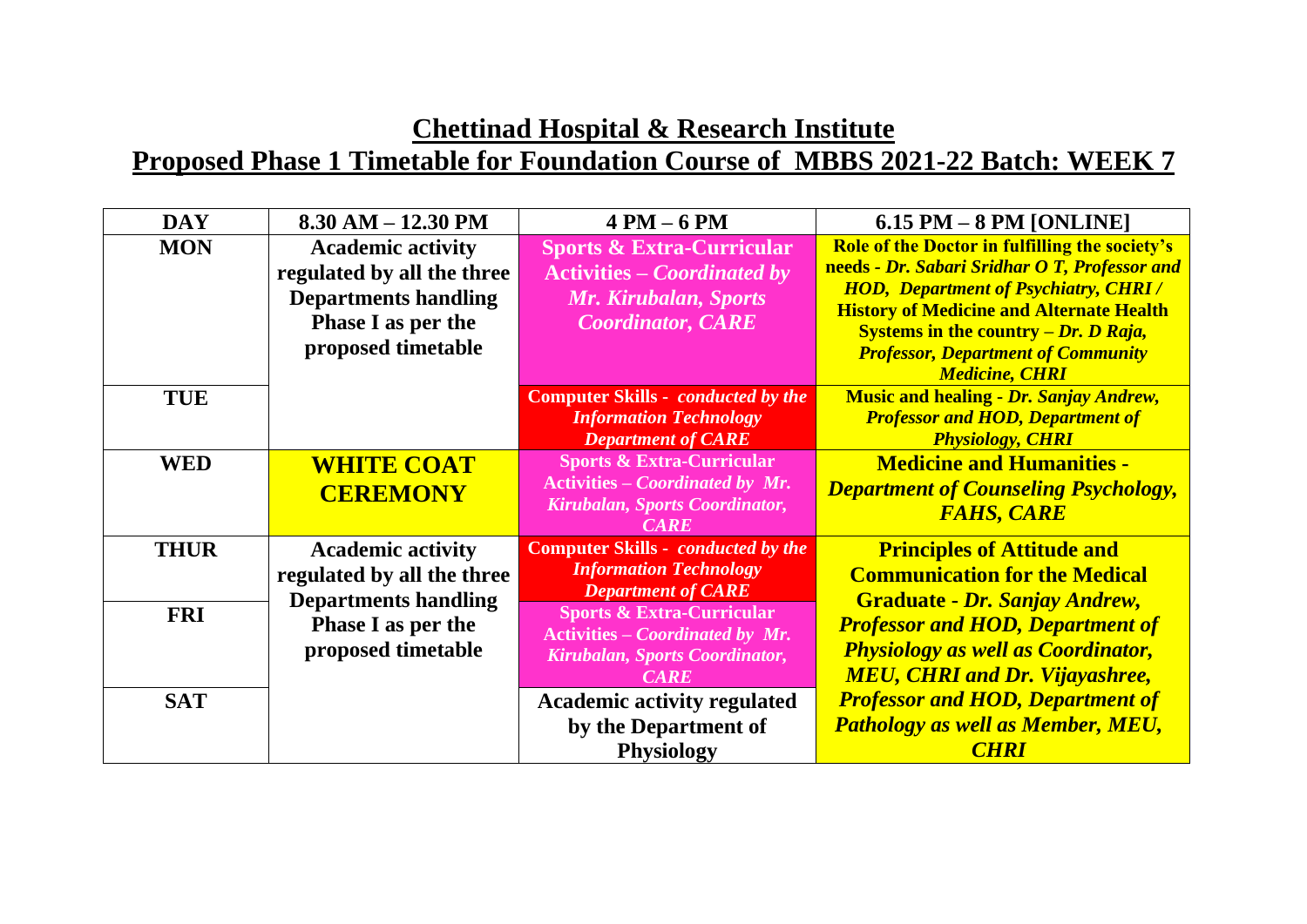| <b>DAY</b>      | $4 PM - 6 PM$                                                                                                     | $6.15$ PM $-8$ PM [ONLINE]                                                                                                                                                                                                                                                                                          |
|-----------------|-------------------------------------------------------------------------------------------------------------------|---------------------------------------------------------------------------------------------------------------------------------------------------------------------------------------------------------------------------------------------------------------------------------------------------------------------|
| <b>MON</b>      | Language skills - <i>coordinated by Mr. Murugavel</i> ,<br><b>Assistant Professor, Department of Biochemistry</b> | <b>Principles of Attitude and Communication for the</b><br><b>Medical Graduate - Dr. Sanjay Andrew, Professor</b><br>and HOD, Department of Physiology as well as<br><b>Coordinator, MEU, CHRI and Dr. Vijayashree,</b><br><b>Professor and HOD, Department of Pathology as</b><br><b>well as Member, MEU, CHRI</b> |
| <b>TUE</b>      | <b>Computer Skills - conducted by the Information</b>                                                             | <b>Essential Principles of Medical Ethics &amp;</b>                                                                                                                                                                                                                                                                 |
|                 | <b>Technology Department of CARE</b>                                                                              | <b>Professionalism - MEU, CHRI</b>                                                                                                                                                                                                                                                                                  |
| <b>WED</b>      | Language skills - <i>coordinated by Mr. Murugavel</i> ,                                                           |                                                                                                                                                                                                                                                                                                                     |
|                 | <b>Assistant Professor, Department of Biochemistry</b>                                                            |                                                                                                                                                                                                                                                                                                                     |
| <b>THUR</b>     | <b>Computer Skills - conducted by the Information</b>                                                             |                                                                                                                                                                                                                                                                                                                     |
|                 | <b>Technology Department of CARE</b>                                                                              |                                                                                                                                                                                                                                                                                                                     |
| <b>FRI</b>      | Language skills - <i>coordinated by Mr. Murugavel</i> ,                                                           | <b>Yoga and its impact on health -</b>                                                                                                                                                                                                                                                                              |
|                 | <b>Assistant Professor, Department of Biochemistry</b>                                                            | Dr. Koyeli Girigoswami, Associate Professor, FAHS                                                                                                                                                                                                                                                                   |
| <b>SAT</b>      | <b>Academic activity regulated by the Department</b>                                                              | Group dynamics – Dr. Sanjay Andrew, Prof. &                                                                                                                                                                                                                                                                         |
| <b>[ONLINE]</b> | of Physiology                                                                                                     | <b>HOD, Dept. of Physiology, CHRI</b>                                                                                                                                                                                                                                                                               |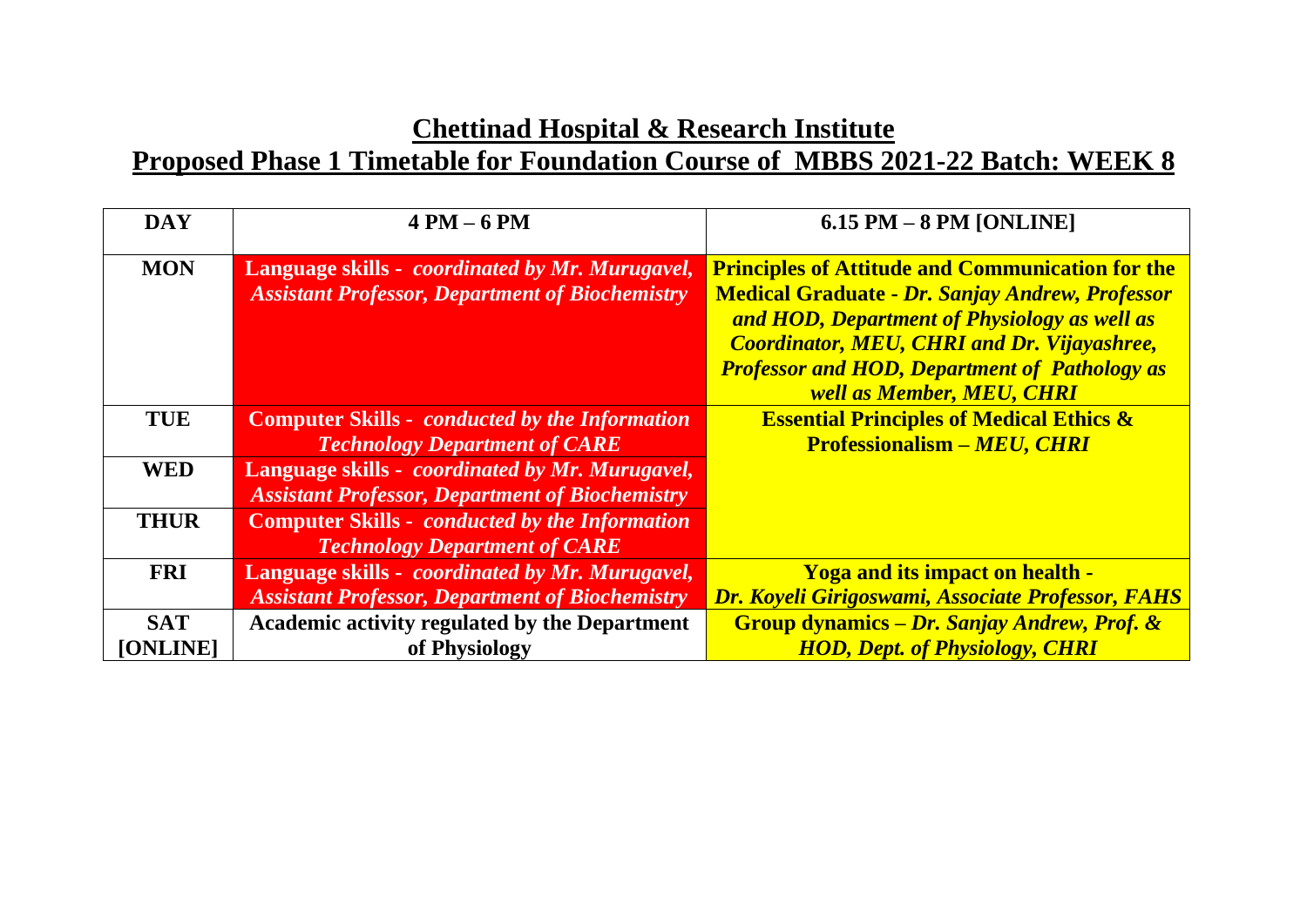#### **Chettinad Hospital & Research Institute Proposed Phase 1 Timetable for Foundation Course of MBBS 2021-22 Batch: WEEK 9**

| <b>DAY</b> | $8.30$ AM $- 12.30$ PM                                                                                                                                                                                                                                                                           | 12.30 PM $-$<br>1.15 PM | 1.15 PM - 4 PM                                                                                                                                                                                                                                                                                                                                           | $4 PM - 6 PM$                                                                                                                                      | $6.15$ PM $-8$ PM<br>[ONLINE]                                                                                           |
|------------|--------------------------------------------------------------------------------------------------------------------------------------------------------------------------------------------------------------------------------------------------------------------------------------------------|-------------------------|----------------------------------------------------------------------------------------------------------------------------------------------------------------------------------------------------------------------------------------------------------------------------------------------------------------------------------------------------------|----------------------------------------------------------------------------------------------------------------------------------------------------|-------------------------------------------------------------------------------------------------------------------------|
| <b>MON</b> | <b>Medical Check-up: Coordinated by</b><br>Dr. Anuradha, Associate Professor,<br><b>Department of Biochemistry, CHRI.</b><br><b>Batch A – General Medicine OP</b><br><b>Batch B – Visit to Blood Bank and</b><br><b>Blood grouping done for students</b><br><b>Batch C – Hepatitis B vaccine</b> |                         | <b>Batch A - Use of Skills Laboratory</b><br>in pre-clinical course with hands-on<br>training - Ms. Princy, Chief<br><b>Instructor, LAERDAL / Medical</b><br><b>Check-up: Coordinated by Dr.</b><br><b>Anuradha, Associate Professor,</b><br><b>Department of Biochemistry, CHRI -</b><br><b>Batch B - ENT OP / Batch C -</b><br><b>Ophthalmology OP</b> | Sports & Extra-<br>Curricular<br>Activities<br>included as part<br>of regular<br>curriculum                                                        | <b>Group dynamics</b><br>- Dr. Sanjay<br><b>Andrew</b> , Prof. &<br><b>HOD</b> , Dept. of<br><b>Physiology, CHRI</b>    |
| <b>TUE</b> | <b>Medical Check-up: Coordinated by</b><br>Dr. Anuradha, Associate Professor,<br><b>Department of Biochemistry, CHRI.</b><br><b>Batch B – General Medicine OP</b><br><b>Batch C - Visit to Blood Bank and</b><br><b>Blood grouping done for students</b><br><b>Batch A – Hepatitis B vaccine</b> | N<br>$\blacksquare$     | <b>Batch B - Use of Skills Laboratory</b><br>in pre-clinical course with hands-on<br>training - Ms. Princy, Chief<br><b>Instructor, LAERDAL / Medical</b><br><b>Check-up: Coordinated by Dr.</b><br><b>Anuradha, Associate Professor,</b><br><b>Department of Biochemistry, CHRI -</b><br><b>Batch C - ENT OP / Batch A -</b><br><b>Ophthalmology OP</b> | <b>Language skills</b><br>- coordinated<br>by $Mr.$<br>Murugavel,<br><b>Assistant</b><br>Professor,<br><b>Department of</b><br><b>Biochemistry</b> |                                                                                                                         |
| <b>WED</b> | <b>Medical Check-up: Coordinated by</b><br>Dr. Anuradha, Associate Professor,<br><b>Department of Biochemistry, CHRI.</b><br><b>Batch C - General Medicine OP</b><br><b>Batch A – Visit to Blood Bank and</b><br><b>Blood grouping done for students</b><br><b>Batch B – Hepatitis B vaccine</b> | $\theta$                | <b>Batch C - Use of Skills Laboratory</b><br>in pre-clinical course with hands-on<br>training - Ms. Princy, Chief<br><b>Instructor, LAERDAL / Medical</b><br><b>Check-up: Coordinated by Dr.</b><br><b>Anuradha, Associate Professor,</b><br><b>Department of Biochemistry, CHRI -</b><br><b>Batch A - ENT OP / Batch B -</b><br><b>Ophthalmology OP</b> |                                                                                                                                                    | <b>Academic activity regulated by</b><br>all the three Departments<br>handling Phase I as per the<br>proposed timetable |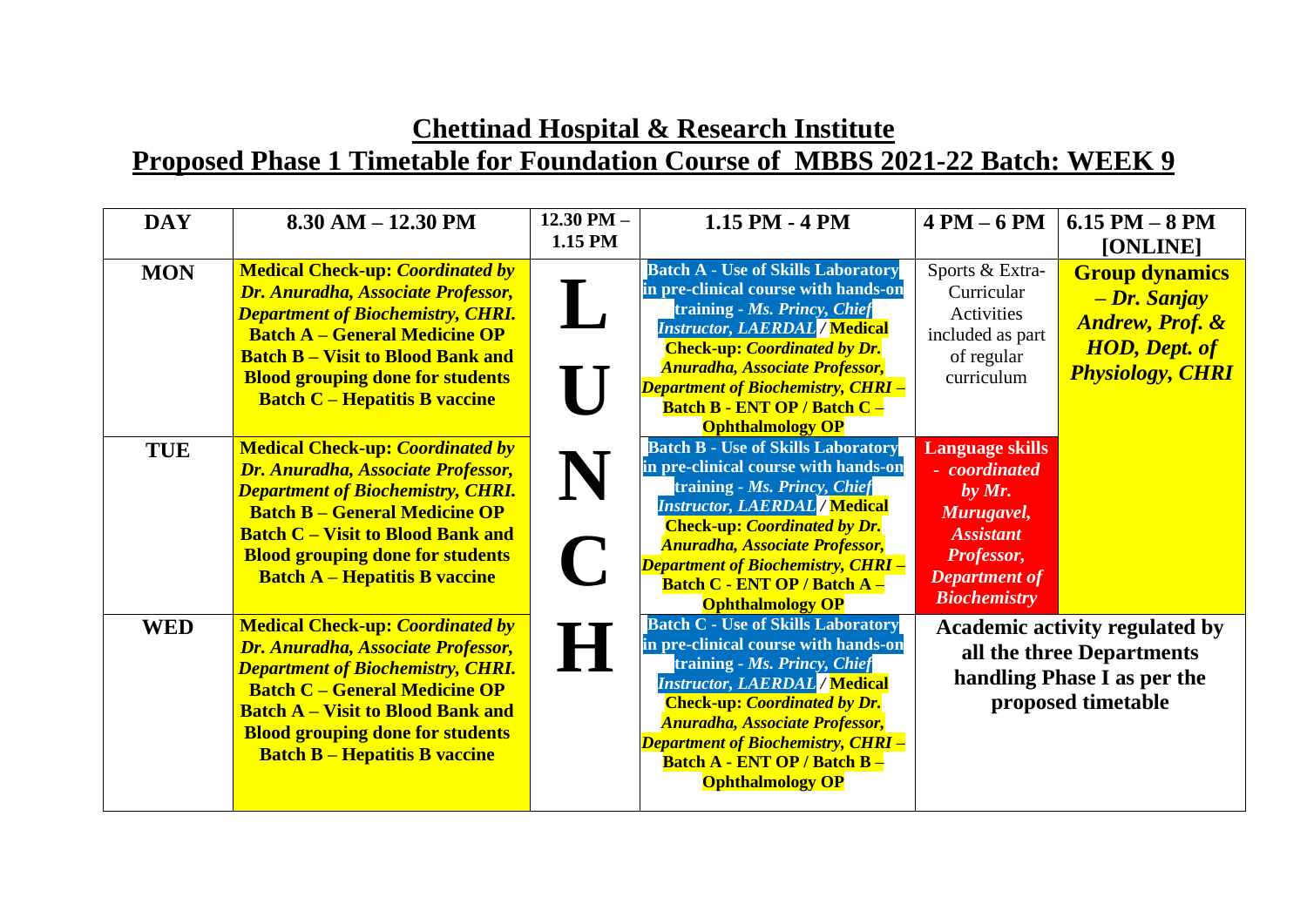| <b>DAY</b>                | $8.30$ AM $- 12.30$ PM                        | 12.30 PM $-$<br>1.15 PM | $1.15$ PM $-4$ PM                                                                   |                                                                                             | $4 PM - 6 PM$ 6.15 PM $- 8 PM$<br>[ONLINE]                                                                                                                                                             |
|---------------------------|-----------------------------------------------|-------------------------|-------------------------------------------------------------------------------------|---------------------------------------------------------------------------------------------|--------------------------------------------------------------------------------------------------------------------------------------------------------------------------------------------------------|
| <b>THUR</b><br><b>FRI</b> | <b>FIRST IA THEORY</b><br><b>EXAMINATIONS</b> |                         | <b>FOUNDATION COURSE</b><br>- CONTACT SESSIONS -<br><b>Field visit to community</b> |                                                                                             | Academic activity regulated by all the<br>three Departments handling Phase I as<br>per the proposed timetable                                                                                          |
| <b>SAT</b>                |                                               |                         | health centres, in small<br>batches [A1, B1, C1], and<br>evaluation [A2, B2, $C2$ ] | Sports & Extra-<br>Curricular<br>Activities<br>included as part<br>of regular<br>curriculum | <b>Pandemic Module:</b><br><b>F.1: History of</b><br><b>Outbreaks,</b><br><b>Epidemics and</b><br><b>Pandemics –</b><br><b>Coordinated by the</b><br><b>Department of</b><br><b>Microbiology, CHRI</b> |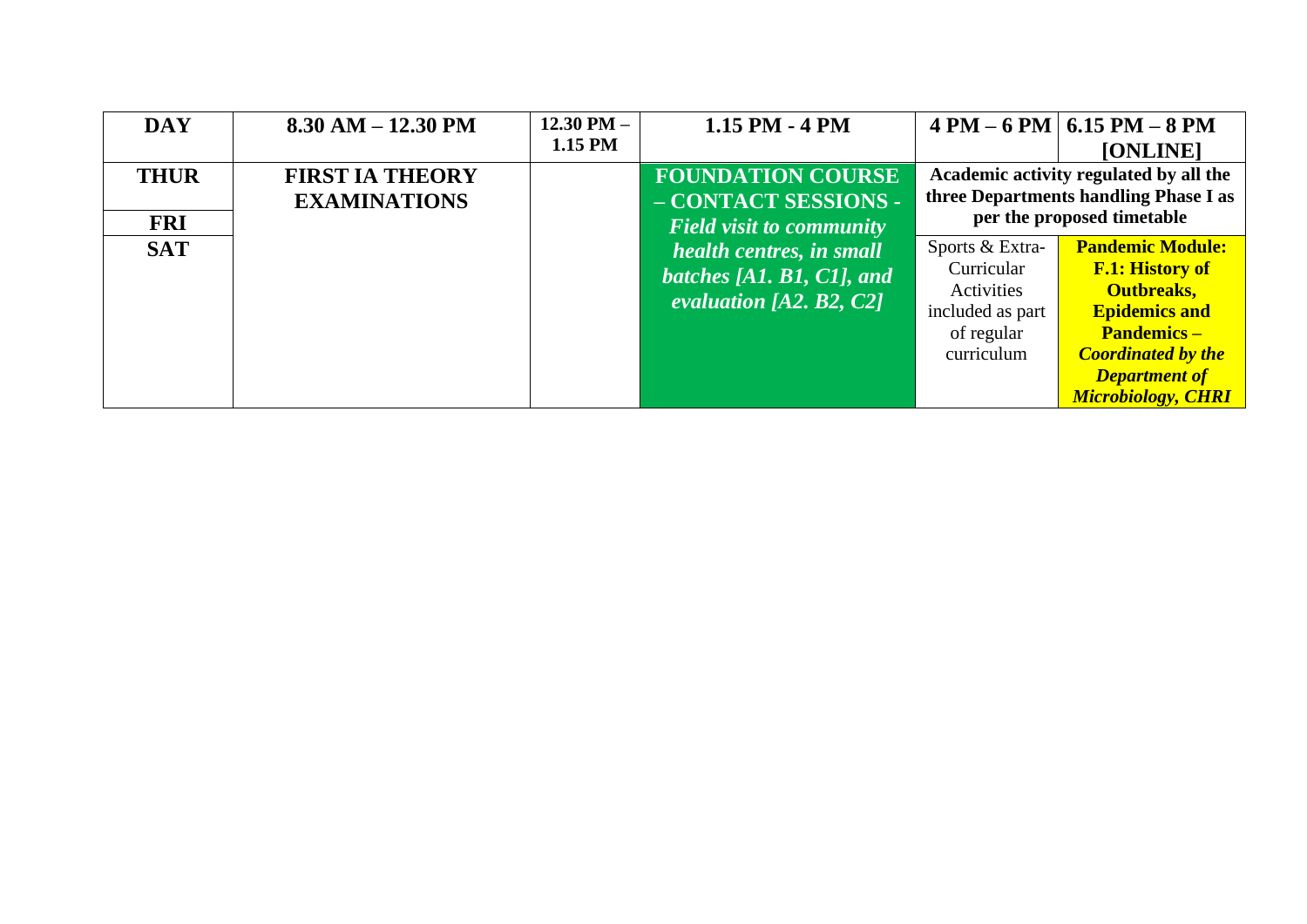| <b>DAY</b>               | $8.30$ AM $- 12.30$ PM                                                                        | $12.30$ PM $- 1.15$ PM | $1.15$ PM $-4$ PM                                                                                            |
|--------------------------|-----------------------------------------------------------------------------------------------|------------------------|--------------------------------------------------------------------------------------------------------------|
| <b>MON</b><br><b>TUE</b> | <b>FIRST IA PRACTICAL</b>                                                                     |                        | <b>FOUNDATION COURSE -</b><br><b>CONTACT SESSIONS - Field visit to</b><br>community health centres, in small |
| <b>WED</b>               | <b>EXAMINATIONS AND THEORY</b><br><b>VIVA</b>                                                 |                        | batches $[A2, B2, C2]$ , and evaluation<br>[AI, BI, CI]                                                      |
| <b>THUR</b>              |                                                                                               | H                      | <b>FOUNDATION COURSE – CONTACT</b><br><b>SESSIONS</b> - student reflections on the                           |
| <b>FRI</b>               |                                                                                               |                        | field visits to community health centres<br>and evaluation                                                   |
| <b>SAT</b>               | Academic activity regulated by all the three Departments handling Phase I as per the proposed |                        |                                                                                                              |
| <b>[ONLINE]</b>          | timetable                                                                                     |                        |                                                                                                              |